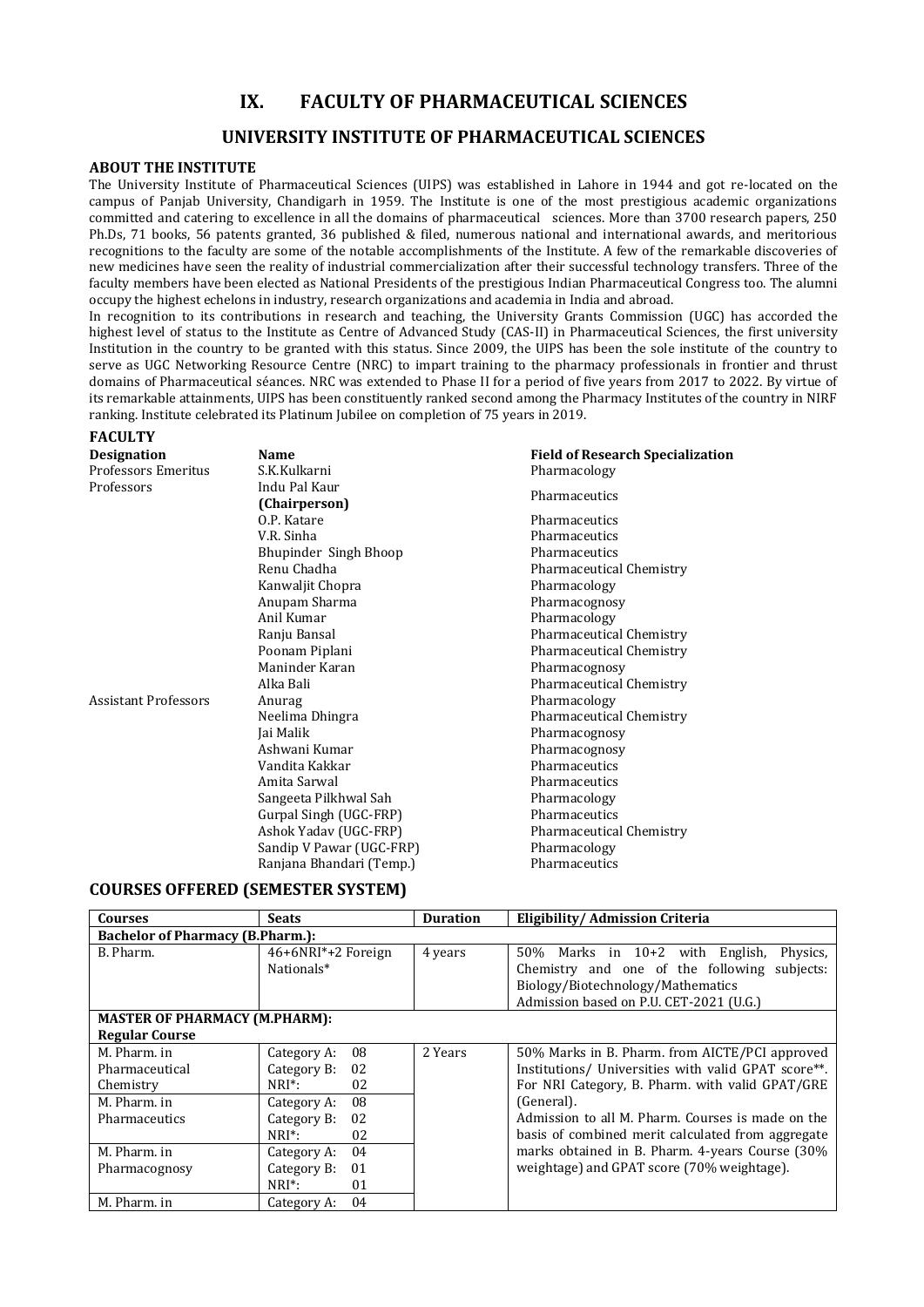| Pharmacology                 | Category B: $01$                   |
|------------------------------|------------------------------------|
|                              | $NRI^*$ :<br>01                    |
| <b>Self-Finance Courses:</b> |                                    |
| M. Pharm. in                 | $10+2$ NRI $*+1$ Foreign           |
| Pharmaceutical Analysis      | Nationals*                         |
| Ouality<br>M. Pharm. in      | $10+2$ NRI <sup>*</sup> +1 Foreign |
| Assurance                    | Nationals*                         |

**\*** Admission eligibility of NRI students will be based on the guidelines issued by Dean International Students, Panjab University, Chandigarh from time to time.

\*\*The Non-GPAT candidates will be considered for admission in the Self-Finance courses, only if the seat(s) remain vacant after admitting all GPAT-qualified candidates, provided that their overall percentage of B. Pharm. marks is not less than 60%.<br>Category A **Panjab University candidate** 

**Category A Panjab University candidate**<br> **Category B Candidate from institute otherwise** 

#### **Candidate from institute other than Panjab University** *Any seat(s) remaining unfilled under Category A will be transferred to Category B, and vice-versa.*

**Doctor of Philosophy**: GPAT-qualified students are registered from time to time for Ph.D., depending upon the availability of seats under different projects/schemes/fellowships sponsored by different agencies, including industry. For more information, refer to Rules and Regulations governing Ph. D. degree in Faculty of Pharmaceutical Sciences.

**TITLES OF SYLLABI:** Detailed syllabi available at <https://puchd.ac.in/syllabus.php>

| <b>Bachelor of Pharmacy (B. Pharm.)</b> |                                                          |               |                                                                     |
|-----------------------------------------|----------------------------------------------------------|---------------|---------------------------------------------------------------------|
| Paper                                   | Semester-I                                               | Paper         | Semester-II                                                         |
| <b>BP101T</b>                           | Human Anatomy and Physiology<br>$\mathbf{I}$ -<br>Theory | <b>BP201T</b> | and<br>Physiology<br>Human<br>Anatomy<br>II-Theory                  |
| <b>BP102T</b>                           | Pharmaceutical Analysis I-Theory                         | <b>BP202T</b> | Pharmaceutical Organic Chemistry-I Theory                           |
| <b>BP103T</b>                           | Pharmaceutics I-Theory                                   | <b>BP203T</b> | Biochemistry-Theory                                                 |
| <b>BP104T</b>                           | Pharmaceutical Inorganic Chemistry Theory                | <b>BP204T</b> | Pathophysiology-Theory                                              |
| <b>BP105T</b>                           | Communication skills-Theory *                            | <b>BP205T</b> | Computer<br>Applications in<br>Pharmacy-<br>Theory*                 |
| <b>BP106</b>                            | <b>RBT Remedial Biology</b>                              | <b>BP206T</b> | Environmental sciences - Theory *                                   |
| <b>BP106</b>                            | RMT Remedial Mathematics -Theory*                        | <b>BP207P</b> | Human Anatomy and Physiology<br>$II-$<br>Practical                  |
| <b>BP107P</b>                           | Human Anatomy and Physiology- Practical                  | <b>BP208P</b> | Organic<br>Chemistry<br>Pharmaceutical<br>$\mathbf{I}$<br>Practical |
| <b>BP108P</b>                           | Pharmaceutical Analysis I-Practical                      | <b>BP209P</b> | Biochemistry-Practical                                              |
| <b>BP109P</b>                           | <b>Pharmaceutics I-Practical</b>                         | <b>BP210P</b> | Computer<br>Applications<br>Pharmacy-<br>in<br>Practical*           |
| <b>BP110P</b>                           | Pharmaceutical Inorganic Chemistry-Practical             |               |                                                                     |
| <b>BP111P</b>                           | Communication skills -Practical*                         |               |                                                                     |
| <b>BP112</b>                            | RBP Remedial Biology -Practical*                         |               |                                                                     |
|                                         | Semester-III                                             |               | Semester-IV                                                         |
| <b>BP301T</b>                           | Pharmaceutical Organic Chemistry<br>$II-$<br>Theory      | <b>BP401T</b> | Pharmaceutical Organic Chemistry III-<br>Theory                     |
| <b>BP302T</b>                           | Physical Pharmaceutics I-Theory                          | <b>BP402T</b> | Medicinal Chemistry I-Theory                                        |
| <b>BP303T</b>                           | Pharmaceutical Microbiology-Theory                       | <b>BP403T</b> | <b>Physical Pharmaceutics II-Theory</b>                             |
| <b>BP304T</b>                           | Pharmaceutical Engineering-Theory                        | <b>BP404T</b> | Pharmacology I-Theory                                               |
| <b>BP305P</b>                           | Pharmaceutical<br>Organic<br>Chemistry<br>II-Practical   | <b>BP405P</b> | Pharmacognosy and Phytochemistry I-<br>Theory                       |
| <b>BP306P</b>                           | Physical Pharmaceutics I-Practical                       | <b>BP406P</b> | Medicinal Chemistry I-Practical                                     |
| <b>BP307P</b>                           | Pharmaceutical Microbiology -Practical                   | <b>BP407P</b> | Physical Pharmaceutics II-Practical                                 |
| <b>BP308P</b>                           | Pharmaceutical Engineering -Practical                    | <b>BP408P</b> | Pharmacology I-Practical                                            |
|                                         |                                                          | <b>BP409P</b> | Pharmacognosy<br>Phytochemistry<br>and<br>I-Practical               |
|                                         | Semester-V                                               |               | Semester-VI                                                         |
| <b>BP501T</b>                           | Medicinal Chemistry II-Theory                            | <b>BP601T</b> | Medicinal Chemistry III-Theory                                      |
| <b>BP502T</b>                           | <b>Industrial Pharmacy I-Theory</b>                      | <b>BP602T</b> | Pharmacology III-Theory                                             |
| <b>BP503T</b>                           | Pharmacology II-Theory                                   | <b>BP603T</b> | Herbal Drug Technology-Theory                                       |
| <b>BP504T</b>                           | Pharmacognosy<br>Phytochemistry<br>and<br>II-Theory      | <b>BP604T</b> | Biopharmaceutics and Pharmacokinetics -<br>Theory                   |
| <b>BP505P</b>                           | Pharmaceutical Jurisprudence - Theory                    | <b>BP605T</b> | Pharmaceutical Biotechnology -Theory                                |
| <b>BP506P</b>                           | <b>Industrial Pharmacy I-Practical</b>                   | <b>BP606T</b> | <b>Quality Assurance-Theory</b>                                     |
| <b>BP507P</b>                           | Pharmacology II- Practical                               | <b>BP607P</b> | Medicinal chemistry III-Practical                                   |
| <b>BP508P</b>                           | Pharmacognosy and Phytochemistry II-<br>Practical        | <b>BP608P</b> | Pharmacology III -Practical                                         |
|                                         |                                                          | <b>BP609P</b> | Herbal Drug Technology -Practical                                   |
| Semester-VII                            |                                                          |               | Semester-VIII                                                       |
| BP701T                                  | Instrumental Methods of Analysis -Theory                 | <b>BP801T</b> | <b>Biostatistics and Research Methodology -</b><br>Theory           |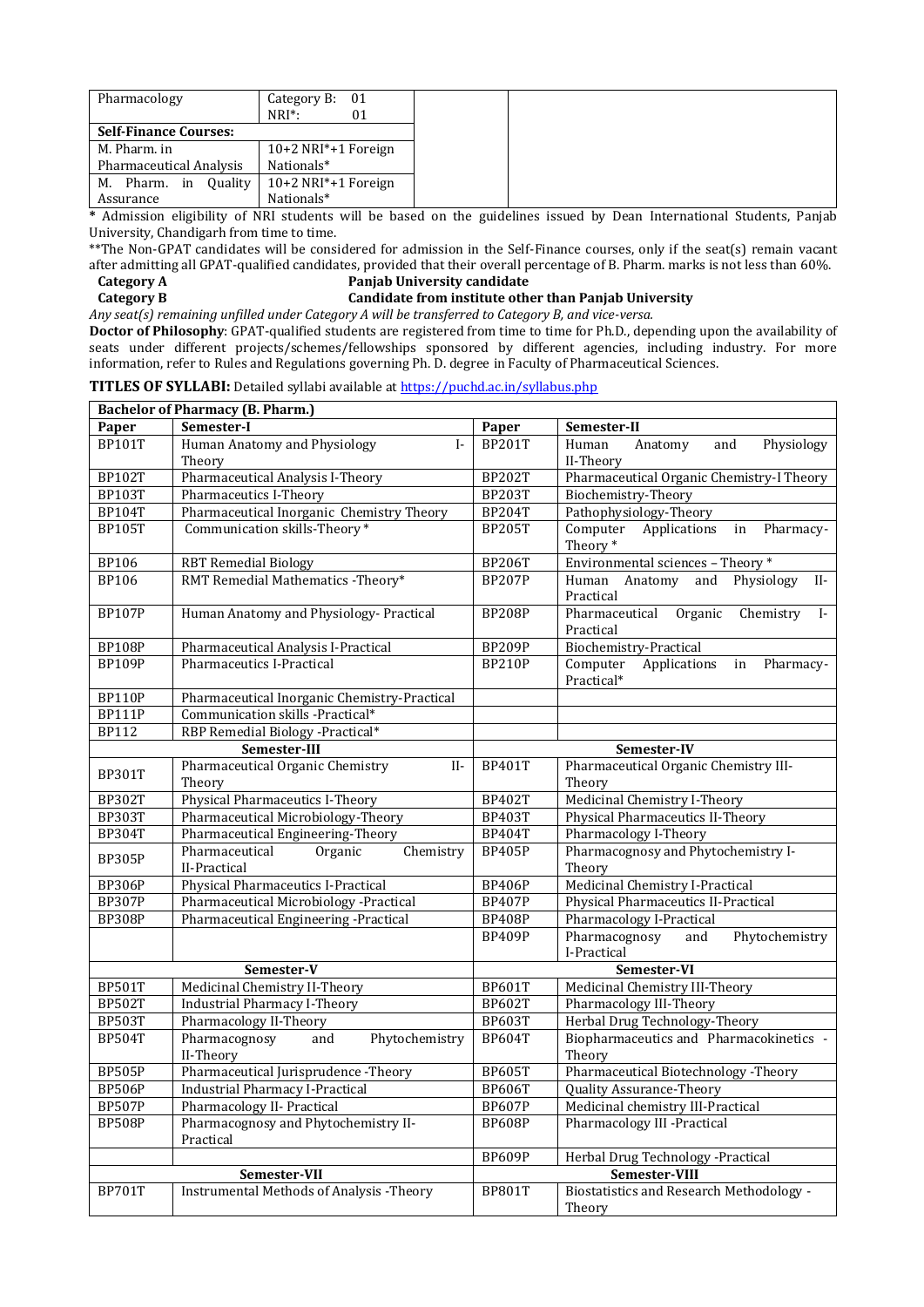| <b>BP702T</b>   | <b>Industrial Pharmacy II-Theory</b>                     | <b>BP802T</b>   | Social and Preventive Pharmacy-Theory            |  |
|-----------------|----------------------------------------------------------|-----------------|--------------------------------------------------|--|
| <b>BP703T</b>   | Pharmacy Practice - Theory                               | <b>BP803T</b>   | Pharma Marketing Management-Theory               |  |
| <b>BP704T</b>   | Novel Drug Delivery System - Theory                      | <b>BP804T</b>   | Pharmaceutical Regulatory Science-Theory         |  |
| <b>BP705P</b>   | Instrumental Methods of Analysis - Practical             | <b>BP805T</b>   | Pharmacovigilance-Theory                         |  |
| <b>BP706S</b>   | Practice School*                                         | <b>BP806T</b>   | Quality Control and Standardization of           |  |
|                 |                                                          |                 | Herbals - Theory                                 |  |
|                 |                                                          | <b>BP807T</b>   | Computer Aided Drug Design-Theory                |  |
|                 |                                                          | <b>BP808T</b>   | Cell and Molecular Biology-Theory                |  |
|                 |                                                          | <b>BP809T</b>   | <b>Cosmetic Science-Theory</b>                   |  |
|                 |                                                          | <b>BP810T</b>   | <b>Experimental Pharmacology - Theory</b>        |  |
|                 |                                                          | <b>BP811T</b>   | Instrumentation Techniques<br>Advanced           |  |
|                 |                                                          |                 | Theory                                           |  |
|                 |                                                          | <b>BP812T</b>   | Dietary Supplements and Nutraceuticals           |  |
|                 |                                                          | <b>BP813T</b>   | Pharmaceutical Product Development               |  |
|                 |                                                          | BP81W           | Project Work                                     |  |
|                 | *Non University Examination (NUE)                        |                 |                                                  |  |
|                 | <b>Master of Pharmacy (M. Pharm.)</b>                    |                 |                                                  |  |
|                 | M. Pharm. (Pharmaceutics)                                |                 |                                                  |  |
| Paper           | Semester-I                                               | Paper           | Semester-II                                      |  |
| <b>MPH101T</b>  | Modern Pharmaceutical Analytical Techniques              | MPH202T         | Advanced Bio-pharmaceutics &                     |  |
|                 |                                                          |                 | Pharmacokinetics                                 |  |
| <b>MPH102T</b>  | Drug Delivery System                                     | MPH203T         | Computer Aided Drug Delivery System              |  |
| <b>MPH103T</b>  | <b>Modern Pharmaceutics</b>                              | MPH201T         | <b>Molecular Pharmaceutics</b><br>(Nano Tech and |  |
|                 |                                                          |                 | Targeted DDS)                                    |  |
| <b>MPH104T</b>  | Regulatory Affair                                        | MPH204T         | <b>Cosmetic and Cosmeceuticals</b>               |  |
| MPH105P         | Pharmaceutics Practical I                                | MPH205P         | Pharmaceutics Practical II                       |  |
|                 | Seminar/Assignment                                       |                 | Seminar/Assignment                               |  |
|                 | M. Pharm. (Pharmaceutical Chemistry)                     |                 |                                                  |  |
| Paper           | Semester-I                                               | Paper           | Semester-II                                      |  |
| MPC101T         | Modern Pharmaceutical Analytical Techniques              | MPC201T         | <b>Advanced Spectral Analysis</b>                |  |
| MPC102T         | Advanced Organic Chemistry-I                             | MPC202T         | Advanced Organic Chemistry-II                    |  |
| MPC103T         | Advanced Medicinal chemistry                             | MPC203T         | Computer Aided Drug Design                       |  |
| MPC104T         | <b>Chemistry of Natural Products</b>                     | MPC204T         | <b>Pharmaceutical Process Chemistry</b>          |  |
| MPC105P         | Pharmaceutical Chemistry Practical I                     | MPC205P         | Pharmaceutical Chemistry Practical- II           |  |
|                 | Seminar/Assignment                                       |                 | Seminar/Assignment                               |  |
|                 | M. Pharm. (Pharmacology)                                 |                 |                                                  |  |
| Paper           | Semester-I                                               | Paper           | Semester-II                                      |  |
| <b>MPL 101T</b> | Modern Pharmaceutical Analytical Techniques              | <b>MPL 201T</b> | <b>Advanced Pharmacology II</b>                  |  |
| <b>MPL 102T</b> | <b>Advanced Pharmacology</b>                             | <b>MPL 102T</b> | Pharmacological<br>Toxicological<br>and          |  |
|                 |                                                          |                 | Screening Methods-II                             |  |
| <b>MPL 103T</b> | Pharmacological and Toxicological Screening<br>Methods-I | <b>MPL 203T</b> | Principles of Drug Discovery                     |  |
| <b>MPL 104T</b> | <b>Cellular and Molecular</b>                            | <b>MPL 204T</b> | Experimental Pharmacology practical- II          |  |
|                 | Pharmacology                                             |                 |                                                  |  |
| <b>MPL 105P</b> | Pharmacology Practical I                                 | <b>MPL 205</b>  | Pharmacology Practical II                        |  |
|                 | Seminar/Assignment                                       |                 | Seminar/Assignment                               |  |
|                 | M. Pharm. (Pharmacognosy)                                |                 |                                                  |  |
| Paper           | Semester-I                                               | Paper           | Semester-II                                      |  |
| MPG101T         | Modern Pharmaceutical Analytical Techniques              | MPG201T         | Medicinal Plant biotechnology                    |  |
| MPG102T         | <b>Advanced Pharmacognosy</b>                            | MPG102T         | Advanced Pharmacognosy-II                        |  |
| MPG103T         | Phytochemistry                                           | MPG203T         | Indian system of medicine                        |  |
| MPG104T         | <b>Industrial Pharmacognostical Technology</b>           | MPG204T         | Herbal cosmetics                                 |  |
| MPG105P         | Pharmacognosy Practical I                                | MPG205P         | Pharmacognosy Practical II                       |  |
|                 | Seminar/Assignment                                       |                 | Seminar/Assignment                               |  |
|                 | M. Pharm. (Pharmaceutical Analysis)                      |                 |                                                  |  |
|                 |                                                          |                 |                                                  |  |
| Paper           | Semester-I                                               | Paper           | Semester-II                                      |  |
| <b>MPA101T</b>  | Modern Pharmaceutical Analytical Techniques              | MPA201T         | Advanced Instrumental Analysis                   |  |
| MPA102T         | <b>Advanced Pharmaceutical Analysis</b>                  | MPA202T         | Modern Bio-Analytical Techniques                 |  |
| <b>MPA103T</b>  | Pharmaceutical Validation                                | MPA203T         | Quality Control and Quality Assurance            |  |
| MPA104T         | <b>Food Analysis</b>                                     | MPA204T         | Herbal and Cosmetic Analysis                     |  |
| MPA105P         | Pharmaceutical Analysis Practical I                      | MPA205P         | Pharmaceutical Analysis Practical-II             |  |
|                 | Seminar/Assignment                                       |                 | Seminar/Assignment                               |  |